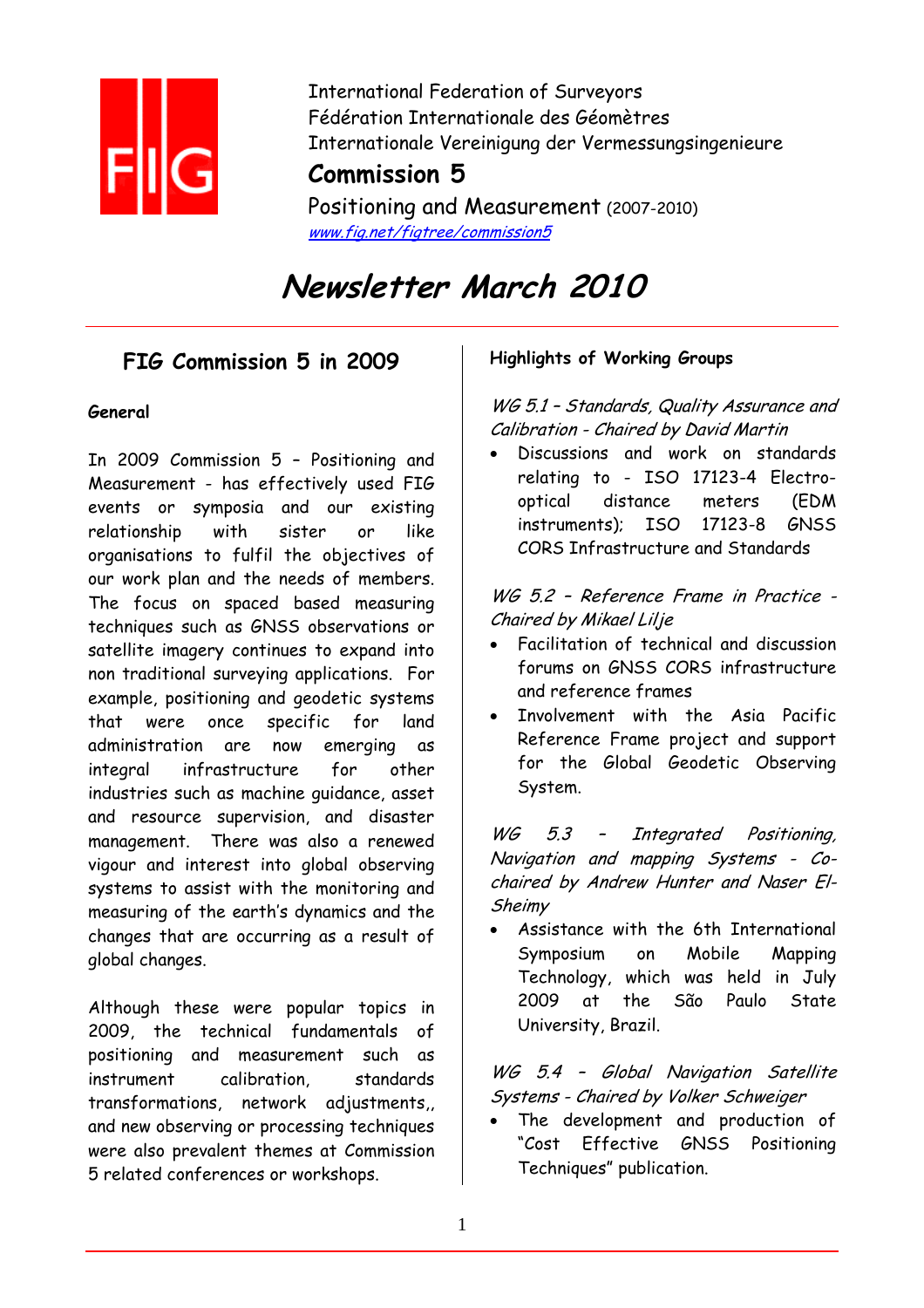• Assisted with the acquisition of kinematic GPS tracks that will be used to evaluate the TanDEM-X digital elevation model

### **Co-operation with Other Organisations**

Through out 2009 Commission 5 continued interaction with FIG Commissions 4 and 6, but also enhanced relationships with sister or like organisations such as –

- International Association of Geodesy (IAG),
- Institution of Navigation (ION)
- Permanent Committee for GIS Infrastructure Asia – Pacific (PCGIAP), and
- The United Nations committee International Committee on Global Navigation Satellite Systems (ICG)

### **Events in 2009**

FIG Commission 5 actively participated at the following events –

- ION International Technical Meeting in Anaheim, USA - January 2009
- The Task Forces on Geodetic References and on Time References of the UN International Committee on GNSS Meeting Paris, France – February 2009
- FIG World Bank Conference, Washington D.C., USA - March 2009
- FIG Working Week held in Eilat, Israel May 2009
- International Symposium on Mobile Mapping Technology, in July 2009 at the São Paulo State University, Brazil
- South East Asia Survey Congress in Bali, Indonesia - August 2009
- IAG Scientific Assembly "Geodesy for Planet Earth" in Buenos Aires, Argentina – August 2009
- International Committee on Global Navigation Satellite Systems (ICG), met in St Petersburg, Russia - September 2009
- INTERGEO 2009 in Karlsruhe, Germany September 2009
- FIG-Regional Conference Hanoi, Vietnam October 2009
- International GNSS Symposium held on the Gold Coast, Australia - December 2009.

A more detailed report on our annual activities and working group progress will be presented in Sydney at the XXIV FIG International Congress, 11-16 April.



#### **Chairs Comment on 2009**

2009 was another busy year for Commission 5. We have successfully represented and raised our profile on the international surveying scene. I also hope we have delivered a quality technical program at our events and have serviced our delegates / members appropriately. I would like to thank my team for their excellent efforts and support in 2009.

I look forward to see you all in Sydney very soon.

Mudoy

Rudolf Staiger

\_\_\_\_\_\_\_\_\_\_\_\_\_\_\_\_\_\_\_\_\_\_\_\_\_\_\_\_\_\_\_\_\_\_\_\_\_\_\_\_\_\_\_\_\_\_\_\_\_\_\_\_\_\_\_\_\_\_\_\_\_\_\_\_\_\_\_\_\_\_\_\_\_\_\_\_\_\_\_\_

**OPENING MEETING FIG International Congress in Sydney 12 April 2010** 

\*\*\*\*\*\*\*\*\*\*\*\*\*\*\*\*\*\*\*\*\*\*\*\*\*\*\*\*\*\*\*\*\*\*\*\*\*\*\*\*\*\*

An open meeting for all Commission 5 delegates will be convened at the FIG International Congress in Sydney. The meeting will be held at the Sydney Conference & Exhibition Centre, Room -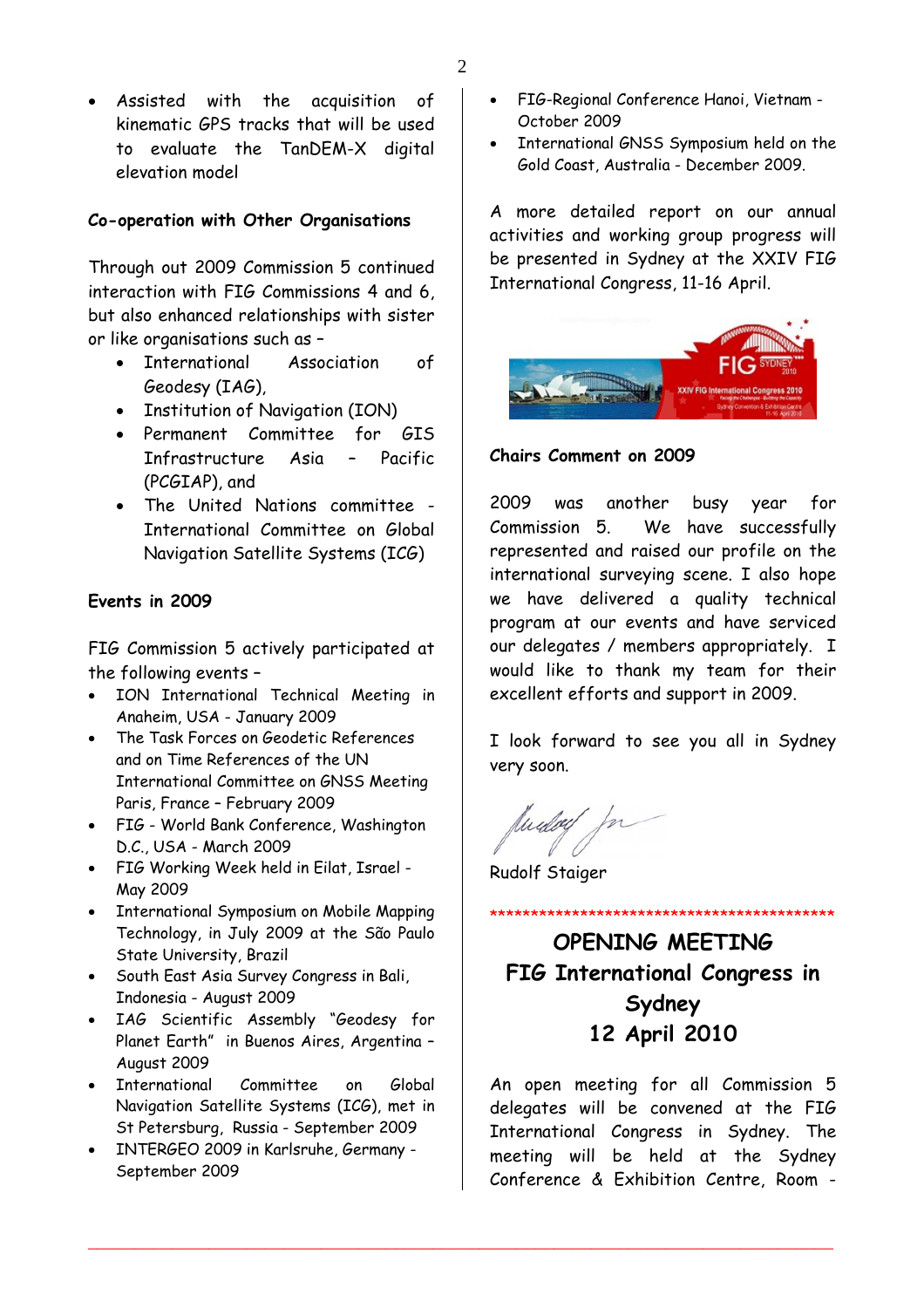Bayside 102, Monday 12 April 2010, and starting at 0800.

### **Draft Agenda**

- Welcome
- Technical Sessions in Sydney
- 2007-10 Work Plan and Progress
- Update on liaisons with the UN, IAG, ION, PCGIAP and any other major projects
- Overview of proposed Work Plan for 2011- 14
- Coming Events
- Open Discussion

For back ground information about FIG Commission 5 please refer to our web site <http://www.fig.net/figtree/commission5/>

### \*\*\*\*\*\*\*\*\*\*\*\*\*\*\*\*\*\*\*\*\*\*\*\*\*\*\*\*\*\*\*\*\*\*\*\*\*\*\*\*\*\*

# **TECHNICAL PROGRAM FIG International Congress in Sydney**

The proposed technical program for Commission 5 in Sydney will be huge. The current sessions relating to positioning and measurement themes are -

### **Monday 12 April**

- TS 1C Geodetic Infrastructure and Datum
- TS 1D- Deformation Measurement of Structures Using GNSS
- TS 1H Measurements for Mapping and Land Administration
- FS 1C Geoid and Gravity Modelling, Measurements and Applications
- FS 1H GNSS CORS Networks Positioning Infrastructure, Analysis and Applications I

### **Tuesday 13 April**

- TS 2C Low Cost GNSS and New Positioning Techniques
- TS 2D Deformation Measurement Using **GNSS**
- FS 2C Positioning Measurement Techniques and Applications I
- FS 2H GNSS CORS Networks Positioning Infrastructure, Analysis and Applications II
- TS 3C GNSS CORS Networks Positioning Infrastructure, Analysis and Applications I
- TS 3H Remote Sensing and Imagery I
- TS 3I Positioning Techniques for Hydrography
- TS 4C GNSS CORS Networks Positioning Infrastructure, Analysis and Applications II
- TS 4H Remote Sensing and Imagery II

### **Wednesday 14 April**

- TS 5C Instrument Calibration
- FS 3C Positioning and Measurement Techniques and Applications II FS 3H - Remote Sensing and Optical Techniques I
- TS 6C GGOS and APREF I TS 6D - Quality Management and **Standards**
- TS 6I Technology in Land Administration
- TS 7C GGOS and APREF II
- TS 7D LIDAR and InSAR Usage in Surveying
- TS 7J Forum Modern Positioning Infrastructure and Technology for Land Administration Projects

### **Thursday 15 April**

- TS 8C New GNSS Applications and Developments
- TS 8D Photogrammetry, RMS and Image Data Processing
- TS8F- GNSS CORS Networks Positioning Infrastructure, Analysis and Applications III
- FS 4C Adjustment Techniques and Reference Frames FS 4H - Remote Sensing and Optical Techniques II
- TS 9C Standards

\_\_\_\_\_\_\_\_\_\_\_\_\_\_\_\_\_\_\_\_\_\_\_\_\_\_\_\_\_\_\_\_\_\_\_\_\_\_\_\_\_\_\_\_\_\_\_\_\_\_\_\_\_\_\_\_\_\_\_\_\_\_\_\_\_\_\_\_\_\_\_\_\_\_\_\_\_\_\_\_

- TS 10C GNSS Modernisation and Trends
- TS 10I Vertical Reference Frame

For more information about the Congress, that is registration, refer to the web site [www.fig2010.com](http://www.fig2010.com/)

\*\*\*\*\*\*\*\*\*\*\*\*\*\*\*\*\*\*\*\*\*\*\*\*\*\*\*\*\*\*\*\*\*\*\*\*\*\*\*\*\*\*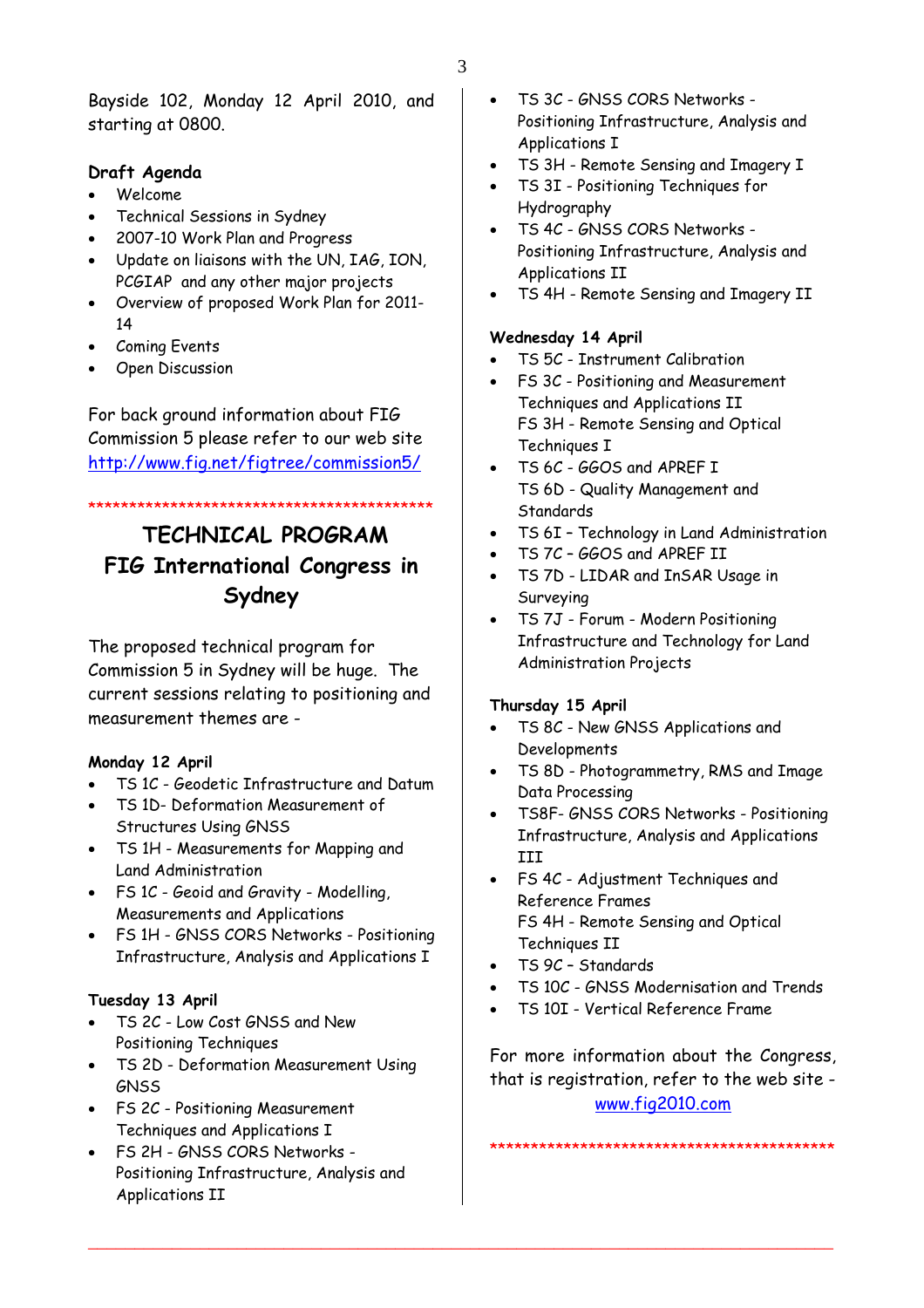### **COMING EVENTS in 2010**

9-11 March, Bonn, Germany 2nd International Conference on Machine Control & Guidance. Co-sponsored by FIG Commission 5 and 6. Web site: [www.mcg.uni-bonn.de](http://www.mcg.uni-bonn.de/)

#### \*\*\*\*\*

XXIV FIG International Congress and XXXIII General Assembly Facing the Challenges - Building the Capacity. 11-16 April, Sydney, Australia Web site: [www.fig2010.com](http://www.fig2010.com/)

#### \*\*\*\*\*

EUREF-Symposium 1-5 June in Gavle, Sweden Web site: [www.lantmateriet.se/euref2010](http://www.lantmateriet.se/euref2010)

#### \*\*\*\*\*

2010 Workshop - International GNSS Service (IGS) Newcastle upon Tyne (UK) June – July Webs site: <http://www.ceg.ncl.ac.uk/igs2010/>

#### \*\*\*\*\*

International Association of Geodesy School on Reference Frames June 7-12, 2010, Aegean University, Mytilene, Lesvos Island, Greece. Website: [http://www.topo.auth.gr/IAG2010\\_RefSch](http://www.topo.auth.gr/IAG2010_RefSchool/) [ool/](http://www.topo.auth.gr/IAG2010_RefSchool/)

#### \*\*\*\*\*

10-13 July, San Diego, CA, USA The 2010 Survey & Engineering GIS Summit. Organised as part of the ESRI User Conference. Co-sponsored by FIG. Web site: [www.esri.com/events/survey/index.html](http://www.esri.com/events/survey/index.html)

#### \*\*\*\*\*

13 -17 September, Hamburg Germany International Workshop on Accelerator Alignment (IWAA) will be held at the Deutsches Elektronen-Synchrotron (DESY) Web site:

[http://www](http://www-conf.slac.stanford.edu/iwaa/default.htm)[conf.slac.stanford.edu/iwaa/default.htm](http://www-conf.slac.stanford.edu/iwaa/default.htm)  \*\*\*\*\*

15-17 September, Zurich, Switzerland 2010 International Conference on Indoor Positioning and Indoor Navigation (IPIN). Co-sponsored by FIG Commission 5. Web site: [http://www.ipin.ethz.ch](http://www.ipin.ethz.ch/)

#### \*\*\*\*\*

ION GNSS 2010 September 21-24, 2010 at the Oregon Convention Center in Portland, Oregon. Web site:

[http://www.ion.org/meetings/gnss2010cfa.](http://www.ion.org/meetings/gnss2010cfa.cfm)

### [cfm](http://www.ion.org/meetings/gnss2010cfa.cfm)

ION GNSS 2010 is the world's largest technical meeting and showcase of GNSS technology, products, services and features more than 250 technical papers presented by the best and brightest leaders in GNSS technology.

**Report on 1st Asia Oceania Regional Workshop on GNSS** 

\*\*\*\*\*\*\*\*\*\*\*\*\*\*\*\*\*\*\*\*\*\*\*\*\*\*\*\*\*\*\*\*\*\*\*\*\*\*\*\*\*\*

25-26 January 2010, Bangkok, Thailand

The following is an overview of the report prepared by Matt Higgins (FIG Vice President). The full report can be sourced from the FIG web site –

- FIG Vice President Matt Higgins gave an invited keynote at the opening of this inaugural workshop.
- The workshop was convened by a new organisation known as Multi-GNSS Asia with strong support from the Japan Aerospace Exploration Agency (JAXA), Japan's Satellite Positioning Research

\_\_\_\_\_\_\_\_\_\_\_\_\_\_\_\_\_\_\_\_\_\_\_\_\_\_\_\_\_\_\_\_\_\_\_\_\_\_\_\_\_\_\_\_\_\_\_\_\_\_\_\_\_\_\_\_\_\_\_\_\_\_\_\_\_\_\_\_\_\_\_\_\_\_\_\_\_\_\_\_

4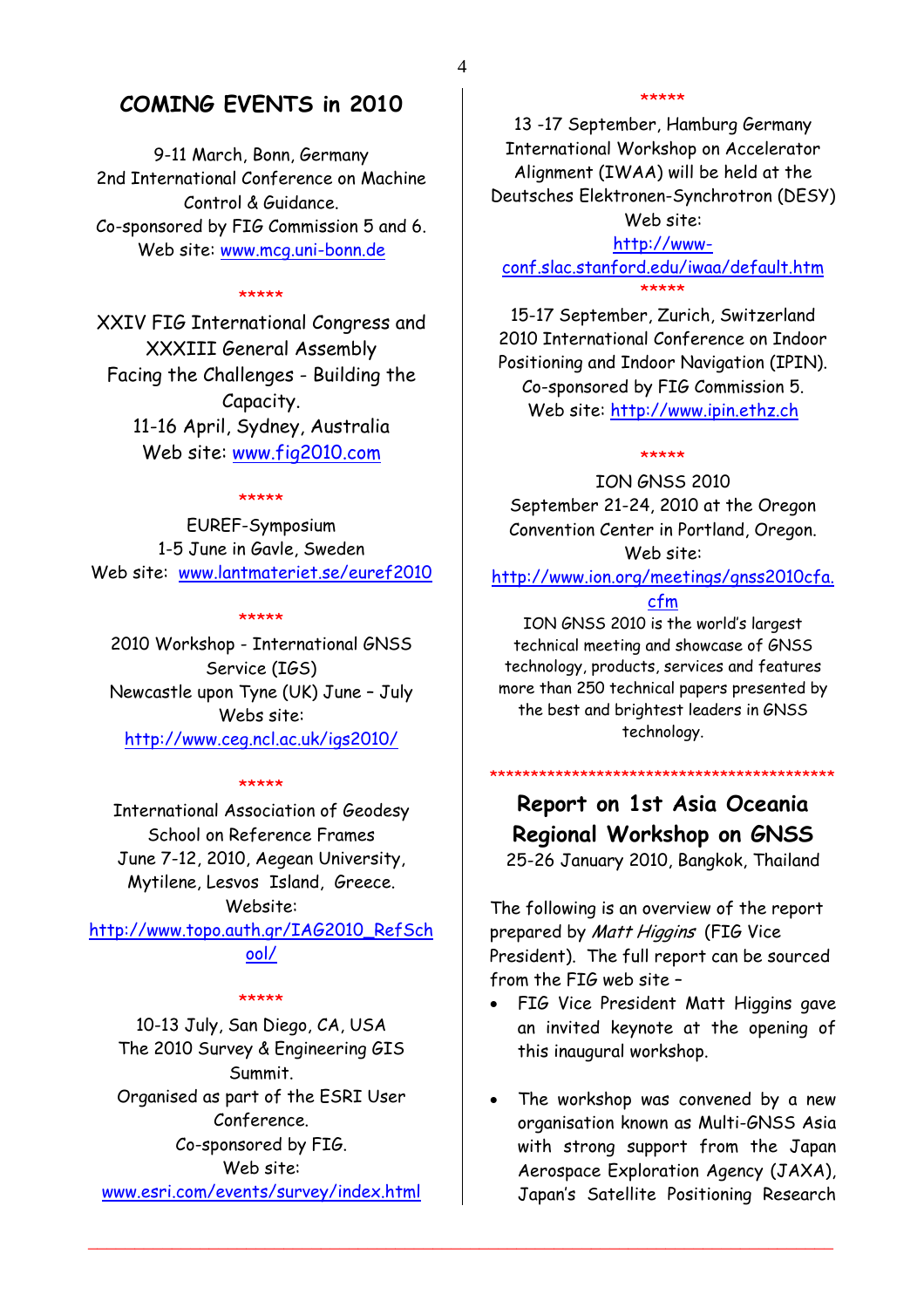and Application Center (SPAC), Thailand's Geo-Informatics and Space Technology Development Agency (GISTDA) and the United Nations International Committee on Global Navigation Satellite Systems (ICG).

- Chris Rizos, Vice President of the IAG and member of the governing board of the International GNSS Service (IGS) has been closely involved in the establishment and development of the Multi-GNSS Asia concept and is a cochair of the Steering Committee.
- The purpose of the workshop was to bring together interested parties from the Asia Oceania region to discuss the implications of next-generation of Global Navigation Satellite Systems.
- There were 195 participants from 95 organizations across 18 countries, with representations from the GNSS providers, universities, related research institutes, government agencies and the private sector.
- There were 32 more detailed presentations across 6 applications sessions under the following topics:
	- 1. Infrastructure, augmentation technologies;
	- 2. Precise Positioning;
	- 3. Ionospheric Observation;
	- 4. Disaster Mitigation and Management;
	- 5. Intelligent Transport Systems, Mapping and Location Based Service, and;
	- 6. Timing and Others.
- Four panel discussion groups were established to begin the process of creating projects to explore issues under each broad topic which were:
	- 1. Multi-GNSS network establishment;
- 2. Precise positioning;
- 3. Disaster management;
- 4. Intelligent Transport System, Mapping and Location Based Services
- FIG Commission 5 will need to consider its -
	- 1. involvement in any of the Multi-GNSS projects that develop and
	- 2. The relevance for FIG, its global partners, its member associations and the profession as a whole.

#### \*\*\*\*\*\*\*\*\*\*\*\*\*\*\*\*\*\*\*\*\*\*\*\*\*\*\*\*\*\*\*\*\*\*\*\*\*\*\*\*\*\*

# **Report on "AuScope" VLBI Project Status**

By Dr Jim Lovell AuScope VLBI Project Manager University of Tasmania

### **Introduction**

In 2007 the National Cooperative Research Infrastructure Strategy (NCRIS) initiated program 5.13, "Structure and Evolution of the Australian Continent", which is funded by the Department of Innovation, Industry, Science and Research and managed by AuScope Ltd. (www.auscope.org.au). A major component of this project is the establishment of a national geospatial framework, including satellite laser ranging, ultra-precise gravimetry, a network of ~100 of GPS receivers and VLBI. Total federal funding for this undertaking is \$15.8M, together with \$21M from Universities, State governments and Geoscience Australia. The budget for the radio telescope network and data processing facility is \$8.5M

### **Background**

\_\_\_\_\_\_\_\_\_\_\_\_\_\_\_\_\_\_\_\_\_\_\_\_\_\_\_\_\_\_\_\_\_\_\_\_\_\_\_\_\_\_\_\_\_\_\_\_\_\_\_\_\_\_\_\_\_\_\_\_\_\_\_\_\_\_\_\_\_\_\_\_\_\_\_\_\_\_\_\_

Nothing on the Earth is stationary. Continents drift at speeds of centimetres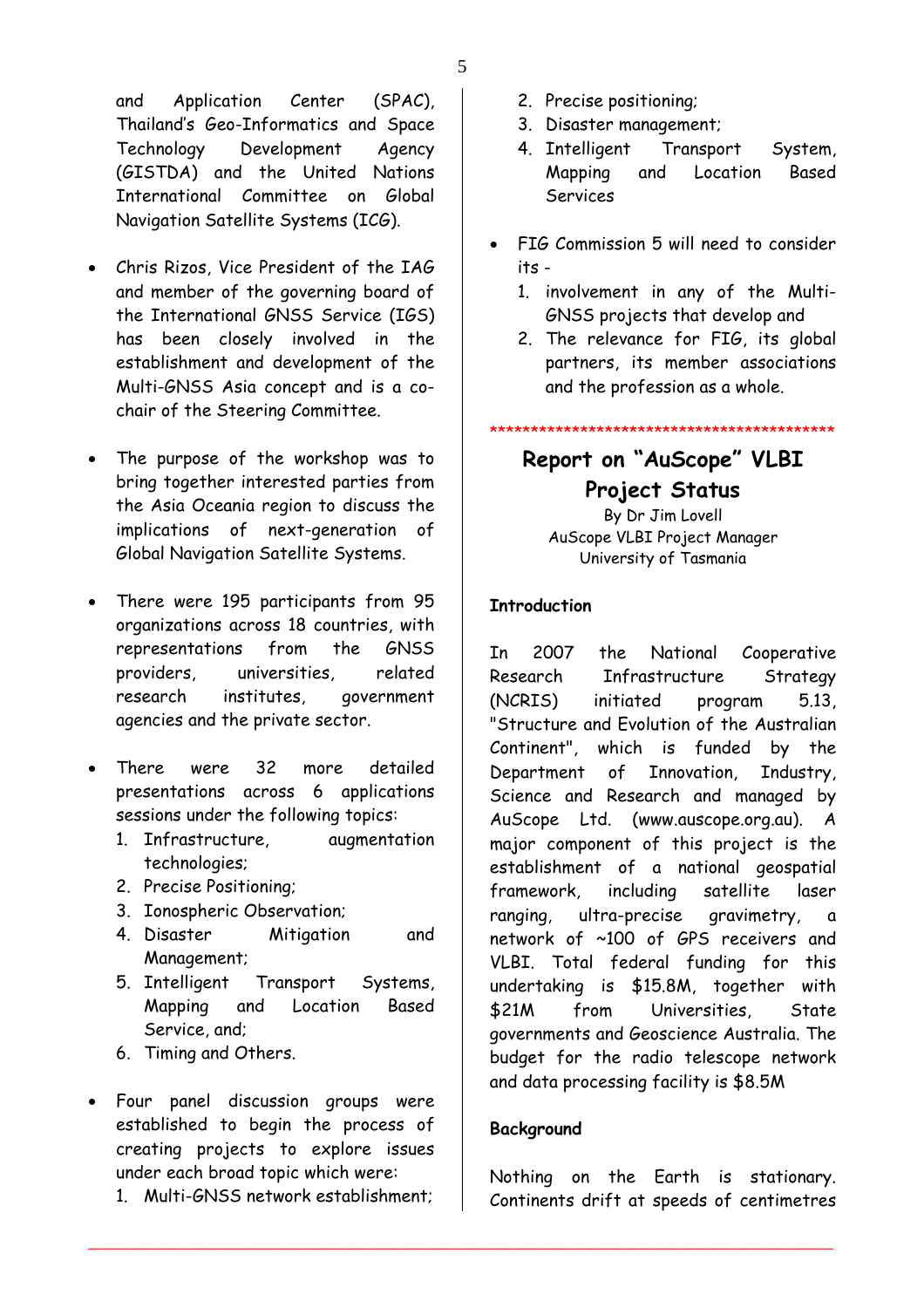per year (Australia is moving northnortheast at 6cm/year). The Earth is subject to the tidal attraction of the Sun and Moon just like the oceans and depending on where you are, the Earth can go up and down by up to 40 cm a day. And there are earthquakes too of course. So measuring positions to high precision is very difficult because there's no fixed point of reference on the Earth. Fortunately, radio astronomy can help. By using quasars as our reference frame we can work out the positions of our telescopes to high precision. Quasars are very bright objects, believed to be associated with black holes at the centres of galaxies billions of light years away. Because they're so far away, they are stationary and because they are so bright, they make excellent target objects.

Over the past 24 years the University of Tasmania (UTAS) has played a vital role in maintaining and improving the geographic coordinate system for the Australian continent. Through regular observations, the precise location of the UTAS Mt Pleasant Observatory 26 metre telescope with respect to other telescopes worldwide has been measured and monitored to centimetre precision.

As well as giving important scientific information on the rotation of the Earth, the movement of continental plates and the effects of earthquakes, these measurements provide the fundamental reference frame for all other types of geographic positioning techniques such as the GPS system. At the moment it's possible to make centimetre-level measurements.

AuScope aims to provide a fundamental reference frame in Australia to 1 mm accuracy based on the locations of three radio telescopes as established by VLBI observations. One telescope will be located in Tasmania, another in Western Australia at Yarragadee and a third in the Northern Territory at Katherine. Each site will also host a permanent GPS receiver to tie the telescope reference frame to the denser GPS frame. The VLBI data will be processed by a supercomputer at Curtin University of Technology in Western Australia. The VLBI array

- Will be owned and operated by UTAS for AuScope
- Will operate for 180 days per year
- AuScope will provide an integrated spatial positioning system spanning the whole continent, enabling:
- mm-accurate positions for real-time vehicle and aircraft positioning and navigation
- techniques to better identify and study regions of seismic risk, especially those associated with populated areas and mining
- precise measurement of variations in sea level

### **Current status**

\_\_\_\_\_\_\_\_\_\_\_\_\_\_\_\_\_\_\_\_\_\_\_\_\_\_\_\_\_\_\_\_\_\_\_\_\_\_\_\_\_\_\_\_\_\_\_\_\_\_\_\_\_\_\_\_\_\_\_\_\_\_\_\_\_\_\_\_\_\_\_\_\_\_\_\_\_\_\_\_

- The Hobart telescope has been completed and is now commencing trial observations before becoming fully operational.
- The Katherine and Yarragadee telescopes have now been built and acceptance testing will commence soon
- The data processing facility at Curtin University has been completed and will soon commence participation in trial observations

In February, UTAS hosted the 6th General Meeting of the International VLBI Service (IVS), an international collaboration of organizations which operate or support the VLBI components used for geodesy. The theme of the meeting was "VLBI2010: From Vision to Reality". The VLBI2010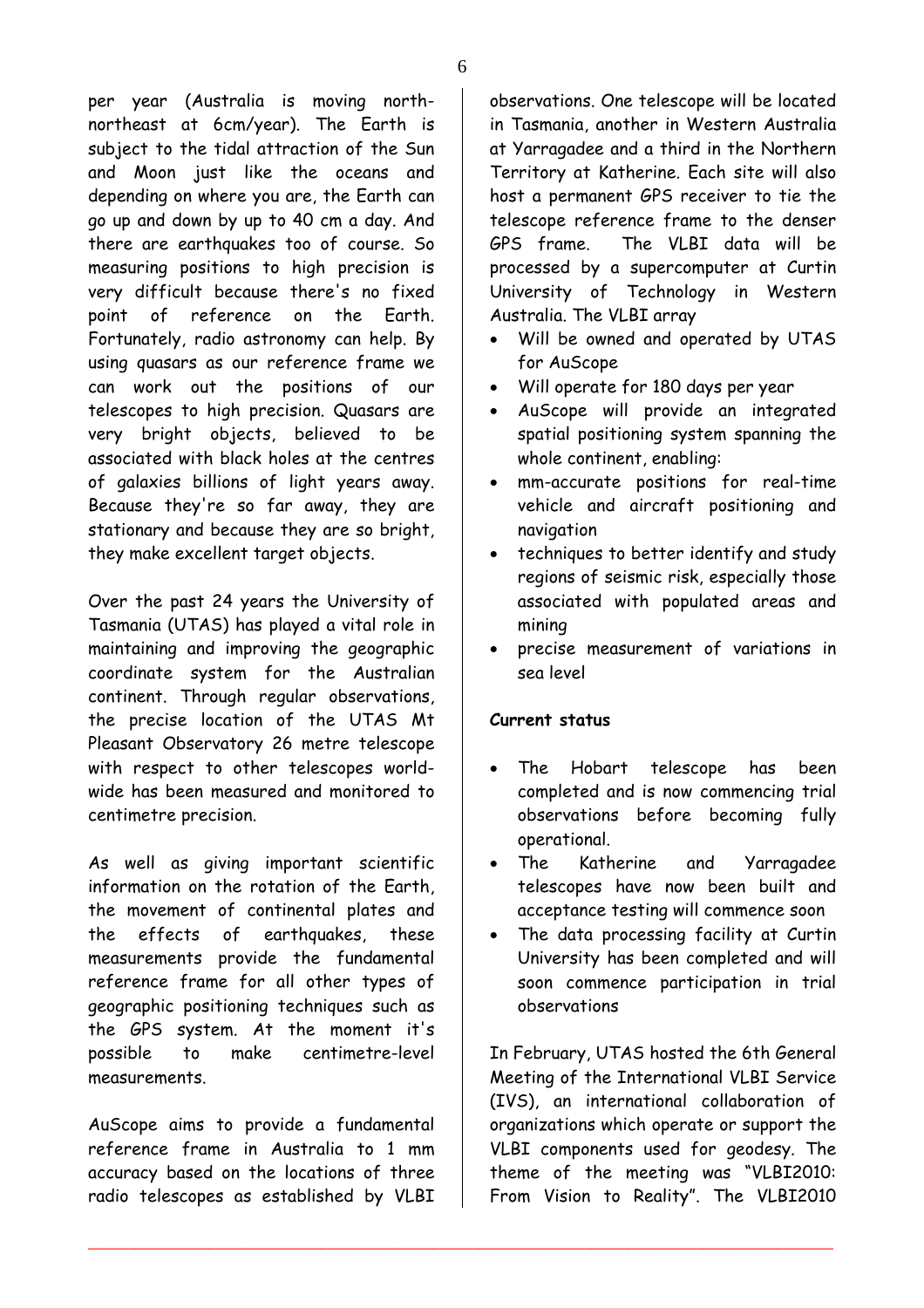initiative is to upgrade VLBI systems to enable 1 mm position accuracy and station velocities with accuracies of 0.1 mm/yr, provide continuous time series for station positions and Earth orientation, and provide rapid turnaround from observation to geodetic parameters. The IVS meeting coincided with the official opening of the AuScope Hobart 12m telescope.

Following the General Meeting week, a workshop will be held in Auckland, New Zealand. on "VLBI and GNSS: New Zealand and Australian Perspectives".



The AuScope 12m telescope at Yarragadee, February 2010

# \*\*\*\*\*\*\*\*\*\*\*\*\*\*\*\*\*\*\*\*\*\*\*\*\*\*\*\*\*\*\*\*\*\*\*\*\*\*\*\*\*\* **Report on Cost Effective GNSS**

By Dr Volker Schwieger (Vice Chair FIG Commission 5) and Dr Neil Weston.

During the last three years Commission 5 Working Group 5.4 "GNSS" was been working on the report "Cost Effective GNSS Positioning Techniques". This comprehensive report consists of general

\_\_\_\_\_\_\_\_\_\_\_\_\_\_\_\_\_\_\_\_\_\_\_\_\_\_\_\_\_\_\_\_\_\_\_\_\_\_\_\_\_\_\_\_\_\_\_\_\_\_\_\_\_\_\_\_\_\_\_\_\_\_\_\_\_\_\_\_\_\_\_\_\_\_\_\_\_\_\_\_

information regarding GNSS and precise differential GNSS techniques as well as the description of effectively using GNSS receivers integrated into Continuously Operating Reference Station (CORS) Networks and/or by purchasing low-cost GNSS receivers. The report has been endorsed by the FIG Council and will be officially released at the FIG Congress in Sydney. It will then be available as FIG Publication No. 45 in both print and digital versions at the Congress and our website http://www.fig.net/pub/figpub/index.htm respectively.

## **Call for Ideas – FIG Commission 5 Work plan 2011-14**  By Mikael Lilje

\*\*\*\*\*\*\*\*\*\*\*\*\*\*\*\*\*\*\*\*\*\*\*\*\*\*\*\*\*\*\*\*\*\*\*\*\*\*\*\*\*\*

In coming Chair for FIG Commission 5

Even though the current Chair of Commission 5 - Rudolf Staiger's term has still one year left to go, I need to start thinking about the coming period 2011-14. Rudolf's set of working groups have worked well during the 2007-10 term and I would like to continue this accomplishment.

In the end of the day, the success of a commission (or working group) depends on the ability of the people to be actively involved. Therefore the during the next year or so I would like to use this opportunity to discuss with people who are interested in being involved and listen to their ideas / projects for the Commission's working groups. It is obvious that FIG Commission 5 should continue to focus on issues as GNSS CORS networks, services connected to them, reference systems / frames, heighting with GNSS, standards and calibration, and others. The Commission should also try to look into the future and it will be focus also on e.g. positioning systems both GNSS and non-GNSS related.